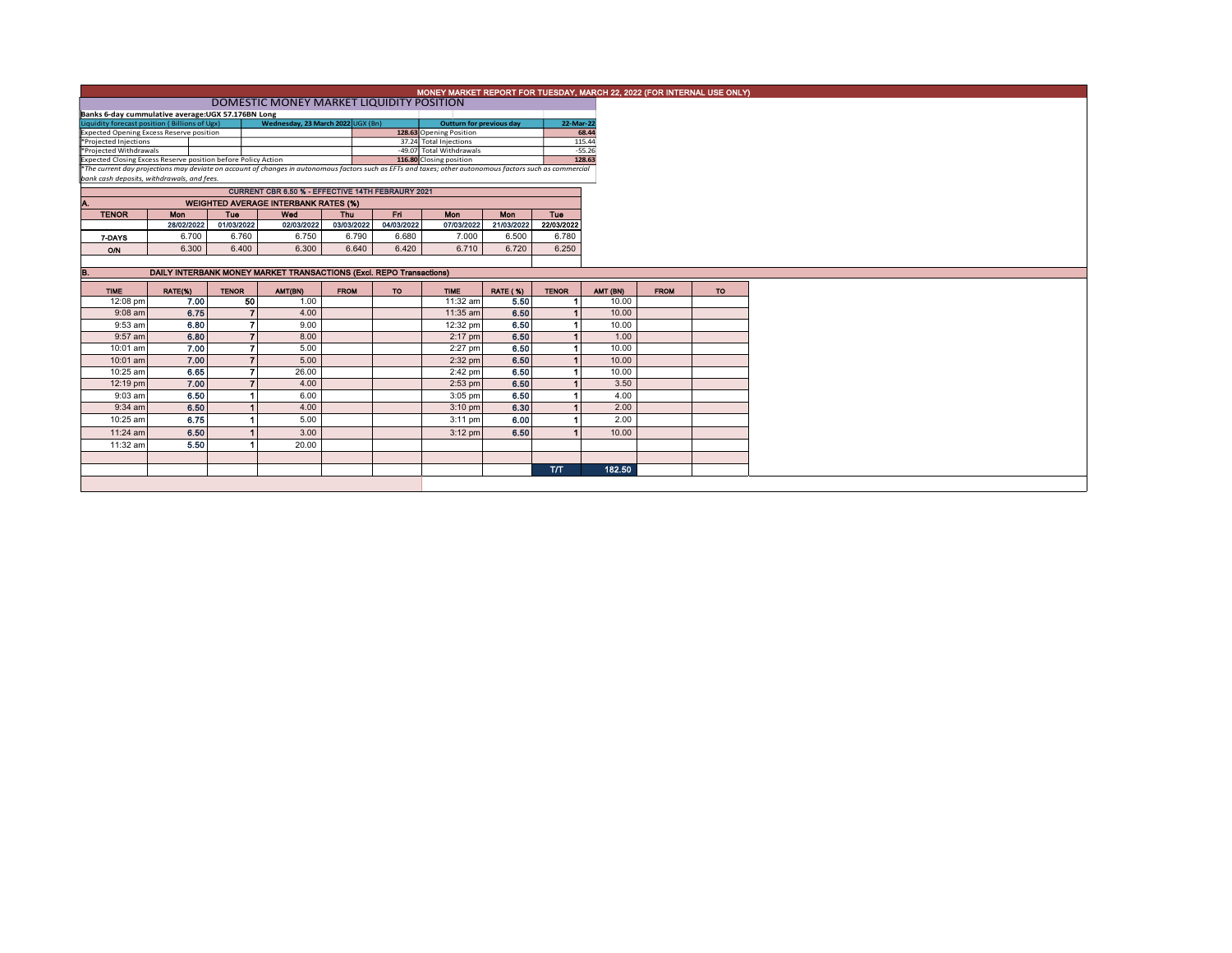$C.  
9.500$ CBR AND THE 7- DAY WAR INTERBANK RATES 9.000 8.500<br>8.000<br>7.500<br>7.000 6.500 5.000 5.500 6.000 4.500 4.000 25/02/2022 28/02/2022 01/03/2022 02/03/2022 03/03/2022 04/03/2022 07/03/2022 09/03/2022 10/03/2022 11/03/2022 14/03/2022 15/03/2022 15/03/2022 17/03/2022 18/03/2022 12/03/2022 12/03/2022 12/03/2022 12/03/2022 12 • Overnight WAR = 7-day WAR CBR rate - Upper bound - Lower bound

| D.                                                                                             | MONETARY POLICY OPERATIONS MATURITIES PROFILE: (24-MARCH- 2022 TO 10-NOVEMBER- 2022) |                          |                            |                          |                            |           |             |             |             |             |                          |          |  |  |  |
|------------------------------------------------------------------------------------------------|--------------------------------------------------------------------------------------|--------------------------|----------------------------|--------------------------|----------------------------|-----------|-------------|-------------|-------------|-------------|--------------------------|----------|--|--|--|
| <b>DATE</b>                                                                                    | <b>THUR</b><br><b>THUR</b><br><b>THUR</b>                                            |                          | <b>THUR</b><br><b>THUR</b> |                          | <b>THUR</b><br><b>THUR</b> |           | <b>THUR</b> | <b>THUR</b> | <b>THUR</b> | <b>THUR</b> | <b>TOTAL</b>             |          |  |  |  |
|                                                                                                | 24-Mar-22                                                                            | 31-Mar-22                | 07-Apr-22                  | 14-Apr-22                | 28-Apr-22                  | 05-May-22 | 12-May-22   | 02-Jun-22   | 04-Aug-22   | 18-Aug-22   | 10-Nov-22                |          |  |  |  |
| <b>REPO</b>                                                                                    | 168.21                                                                               | $\overline{\phantom{a}}$ |                            | $\overline{\phantom{a}}$ |                            |           |             |             |             |             | $\overline{\phantom{0}}$ | 168.21   |  |  |  |
| <b>REV REPO</b>                                                                                |                                                                                      |                          | -                          | $\overline{\phantom{a}}$ |                            |           |             | -           |             |             |                          |          |  |  |  |
| BOU BILL/DEPO A                                                                                |                                                                                      | 205.09                   | 51.20                      | 240.07                   | 52.02                      | 537.46    | 10.09       | 10.00       | 33.00       | 26.60       | 15.00                    | 1.180.52 |  |  |  |
| <b>TOTALS</b>                                                                                  | 168.21                                                                               | 205.09                   | 51.20                      | 240.07                   | 52.02                      | 537.46    | 10.09       | 10.00       | 33.00       | 26.60       | 15.00                    | 1.348.73 |  |  |  |
| Total O/S Deposit Auction & BOU Bill balances held by BOU up to 10 November 2022: UGX 1,181 BN |                                                                                      |                          |                            |                          |                            |           |             |             |             |             |                          |          |  |  |  |
| Total O/S Repo, Reverse Repo, BOU Bill balances held by BOU: UGX 1,349 BN                      |                                                                                      |                          |                            |                          |                            |           |             |             |             |             |                          |          |  |  |  |

| (EI) STOCK OF TREASURY SECURITIES                                                     |                                       |             |                  |        | <b>MONETARY POLICY MARKET OPERATIONS</b><br><b>ED</b> |                   |               |            |              |              |  |  |  |
|---------------------------------------------------------------------------------------|---------------------------------------|-------------|------------------|--------|-------------------------------------------------------|-------------------|---------------|------------|--------------|--------------|--|--|--|
|                                                                                       | LAST TBIILS ISSUE DATE: 17-MARCH-2022 |             |                  |        | (VERTICAL REPOS, REV-REPOS & BOU BILL)                |                   |               |            |              |              |  |  |  |
| 5.734.93<br>23/03/2022<br>On-the-run O/S T-BILL STOCKs (Bns-UGX)                      |                                       |             |                  |        |                                                       | <b>ISSUE DATE</b> | <b>AMOUNT</b> | <b>WAR</b> | <b>RANGE</b> | <b>TENOR</b> |  |  |  |
| On-the-run O/S T-BONDSTOCKs(Bns-UGX)                                                  | 23/03/2022 REPO                       |             | $11-Feb$ -       | 133.00 | 6.500                                                 |                   |               |            |              |              |  |  |  |
| TOTAL TBILL & TBOND STOCK- UGX                                                        |                                       |             | 28,745.02        |        | <b>REPO</b>                                           | 15-Feb-           | 303.00        | 6.500      |              |              |  |  |  |
| O/S=Outstanding                                                                       |                                       |             |                  |        | <b>BOU BILL</b>                                       | 17-Feb -          | 2.98          | 6.906      |              | 28           |  |  |  |
| <b>MATURITY</b>                                                                       | <b>TOTAL STOCK</b>                    | YTM (%)     | <b>CHANGE IN</b> |        | <b>BOU BILL</b>                                       | 17-Feb -          | 207.78        | 7.176      |              | 56           |  |  |  |
|                                                                                       | <b>(BN UGX)</b>                       | AT CUT OFF* | <b>YTM (+/-)</b> |        | <b>BOU BILL</b>                                       | $17$ -Feb $-$     | 9.92          | 7.353      |              | 84           |  |  |  |
| 91                                                                                    | 110.78                                | 6,501       | 0.000            |        | <b>REPO</b>                                           | 17-Feb -          | 404.00        | 6.500      |              |              |  |  |  |
| 182                                                                                   | 388.97                                | 8.224       | $-0.176$         |        | <b>REPO</b>                                           | 28-Feb-           | 431.50        | 6.500      |              |              |  |  |  |
| 364                                                                                   | 5.235.18                              | 9.800       | 0.100            |        | <b>REPO</b>                                           | 01-Mar            | 258.50        | 6.500      |              |              |  |  |  |
| 2YR                                                                                   | 595.21                                | 11.000      | 1.000            |        | <b>BOU BILL</b>                                       | 03-Mar            | 169.09        | 6.998      |              | 28           |  |  |  |
| 3YR                                                                                   | $\overline{\phantom{a}}$              | 12.090      | $-1.010$         |        | <b>BOU BILL</b>                                       | 03-Mar            | 2.00          | 7.169      |              | 56           |  |  |  |
| 5YR                                                                                   | 1.119.91                              | 14,390      | 1.390            |        | <b>BOU BILL</b>                                       | 03-Mar            | 14.11         | 9.099      |              | 252          |  |  |  |
| 10YR                                                                                  | 10.364.47                             | 14.000      | 0.261            |        | <b>REPO</b>                                           | 03-Mar            | 394.00        | 6.500      |              |              |  |  |  |
| 15YR                                                                                  | 9,035.22                              | 14.390      | $-1.510$         |        | <b>REPO</b>                                           | 04-Mar            | 76.00         | 6.500      |              |              |  |  |  |
| 20YR                                                                                  | 1.895.27                              | 15,900      | 0.400            |        | <b>REPO</b>                                           | 07-Mar            | 264.00        | 6.500      |              |              |  |  |  |
| Cut OFF is the lowest price/ highest yield that satisfies the auction awarded amount. |                                       |             |                  |        | <b>BOU BILL</b>                                       | 10-Mar            | 21.09         | 6.906      |              | 28           |  |  |  |
|                                                                                       |                                       |             |                  |        | <b>BOU BILL</b>                                       | 10-Mar            | 326.83        | 7.149      |              | 56           |  |  |  |
|                                                                                       |                                       |             | <b>BOU BILL</b>  | 10-Mar | 9.83                                                  | 7.357             |               | 84         |              |              |  |  |  |
|                                                                                       |                                       |             |                  |        | <b>REPO</b>                                           | 10-Mar            | 287.50        | 6.500      |              |              |  |  |  |
|                                                                                       |                                       |             |                  |        | <b>REPO</b>                                           | 11-Mar            | 180.00        | 6.500      |              |              |  |  |  |
|                                                                                       |                                       |             |                  |        | <b>REPO</b>                                           | 14-Mar            | 87.00         | 6.500      |              |              |  |  |  |
|                                                                                       |                                       |             |                  |        | <b>REPO</b>                                           | 15-Mar            | 270.00        | 6.500      |              |              |  |  |  |
|                                                                                       |                                       |             |                  |        | <b>REPO</b>                                           | 17-Mar            | 168.00        | 6.500      |              |              |  |  |  |

WAR-Weighted Average Rate